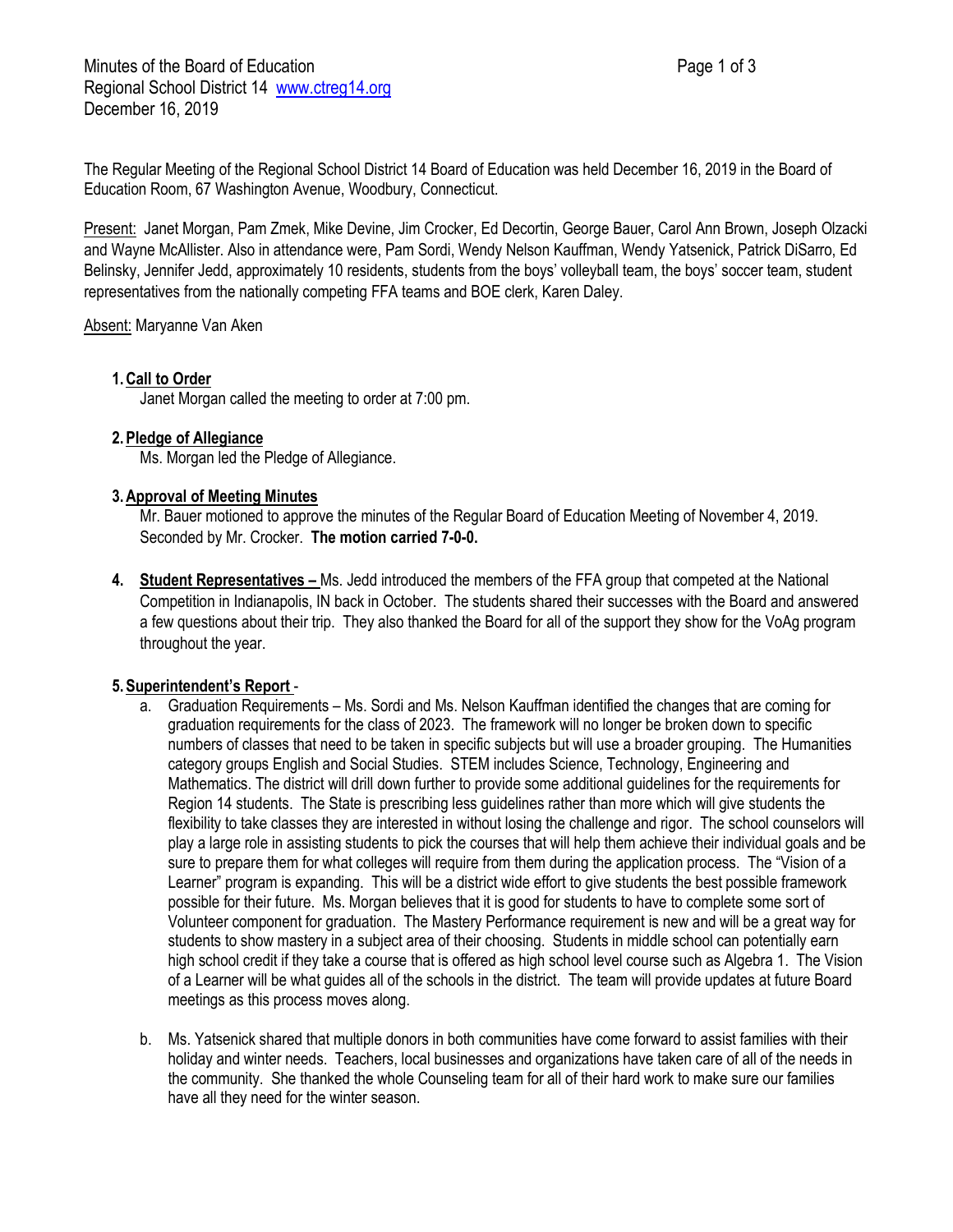- c. Boys Soccer The boys won their Berkshire League title this fall.
- d. Girls Volleyball Won their Berkshire league title this fall.
- e. Three NHS Teams won the Sportsmanship Awards this year. Boys Soccer, Girls Volleyball and Girls Field Hockey.
- f. Bryce Bauer is in the process of applying to Westpoint Military Academy. He interviewed with Congresswoman Ms. Jahana Hayes and she has given him the nomination to the academy.

### **6.Board Committee Reports**

- a. **Building Committee Report** The last building committee was November 19, 2019. Electricians are working hard to get the work done and are looking ahead to the final stages of the project. Mr. Bauer thanked Ms. Sordi for her cooperation with all of the things that have come up. They are looking into bleachers and lights for the fields if there is money. The gym areas are almost complete. Good progress is being made with some of the final steps in the renovations process. The next meeting will be on Thursday, December 19, 2019.
- b. **Finance Committee Report –** All finances are on track, YTD budget and the Renovation budget. There are potential contracts on the horizon.

#### **7.Board Chair Comments** –

a. Ms. Morgan thanks staff coming to the meeting and wished all the Region 14 staff a happy holiday season.

### **8.Public Comment** – none

### **9.Old Business** – Policy Discussion

Mr. Bauer moved that the Region 14 Board of Education approve the following mandated policies supplied and revised by CABE Policy Services in addition to Pullman and Comley, having been reviewed and recommended by the Policy Committee:

5141.21 – Administering Medications 5141.7 – Student Sports – Concussions

Seconded by Ms. Zmek.

### 5141.21 – Administering Medications – **Motion carried 7-0-0**

5141.7 – Student Sports – Concussions – Mr. Curtin says that we are following the procedures that are in the policy. With the addition of a full time athletic trainer the policy could be followed exactly as it was written. The state has guidelines in place for most of the items that are in the Board policy. Mr. Curtin is 100% in support of the policy as it is written. **Motion carried 7-0-0.**

### **10. New Business**

a. Field Trip

Ms. Zmek *moved* that the Region 14 Board of Education approve Nonnewaug High School VoAg students trip to Pennsylvania Farm Show, Harrisburg, PA, January 10-11, 2020 for 20 students and 2-4 background checked chaperones via bus and funded by the students. Seconded by Ms. Morgan. **Motion carried 7-0-0.**